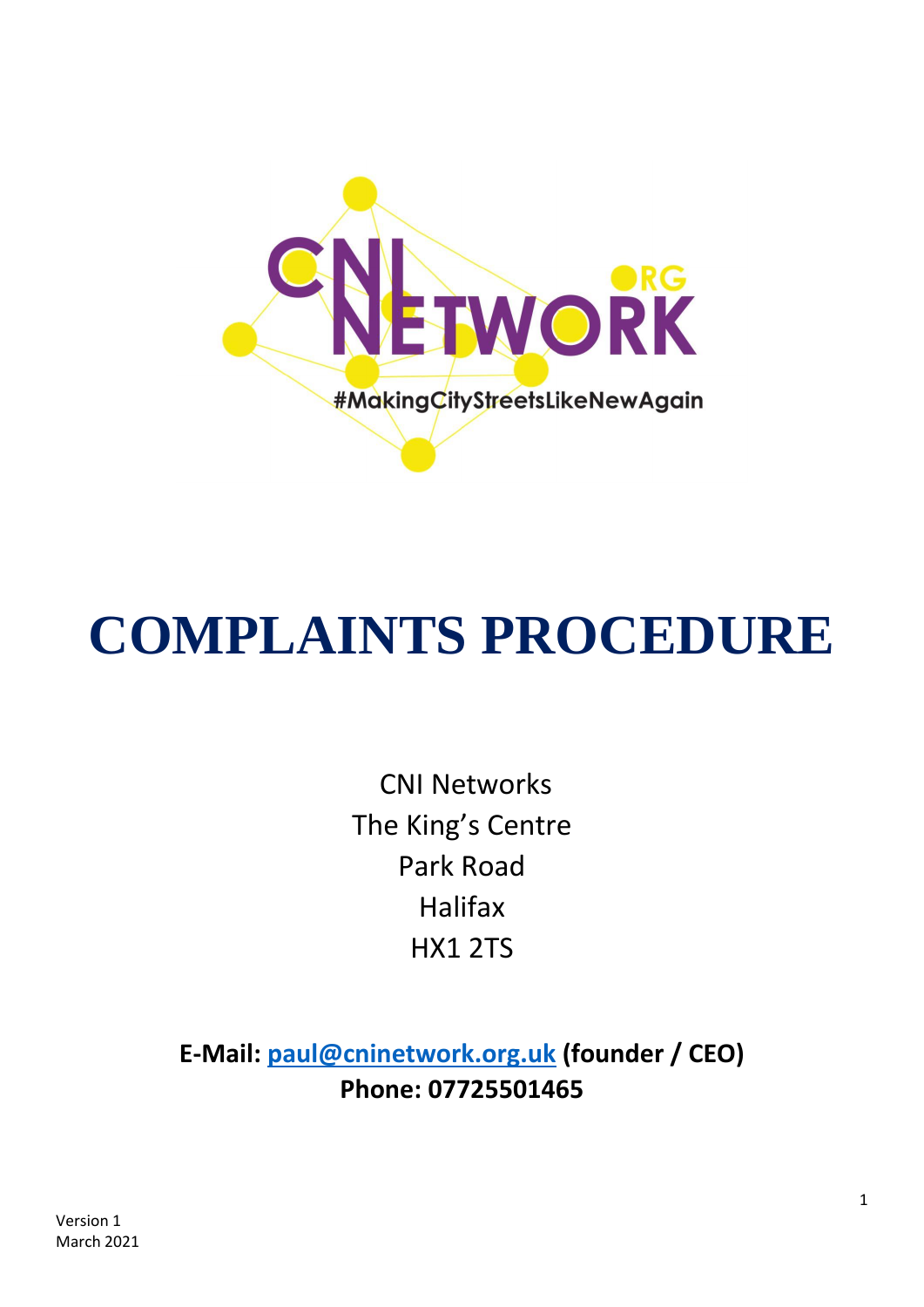## **Our commitment to volunteers and Service Users**

We aim to ensure that:

- Making a complaint is as easy as possible and we treat complaints seriously.
- We deal with your complaint promptly and in confidence.
- We learn from complaints and use them to review and improve our service.
- We make appropriate redress to volunteers and service users who have a genuine and valid complaint.

## **What is a complaint?**

A complaint is when you tell us you are not happy about any part of the service and/or the work we or any of our registered projects provide.

#### **How to make a complaint**

If you wish to make a complaint you can contact our CEO, Mr Paul Blakey MBE, in any of the ways listed below:

#### **By email: -**

**[paul@cninetwork.org.uk](mailto:paul@cninetwork.org.uk)**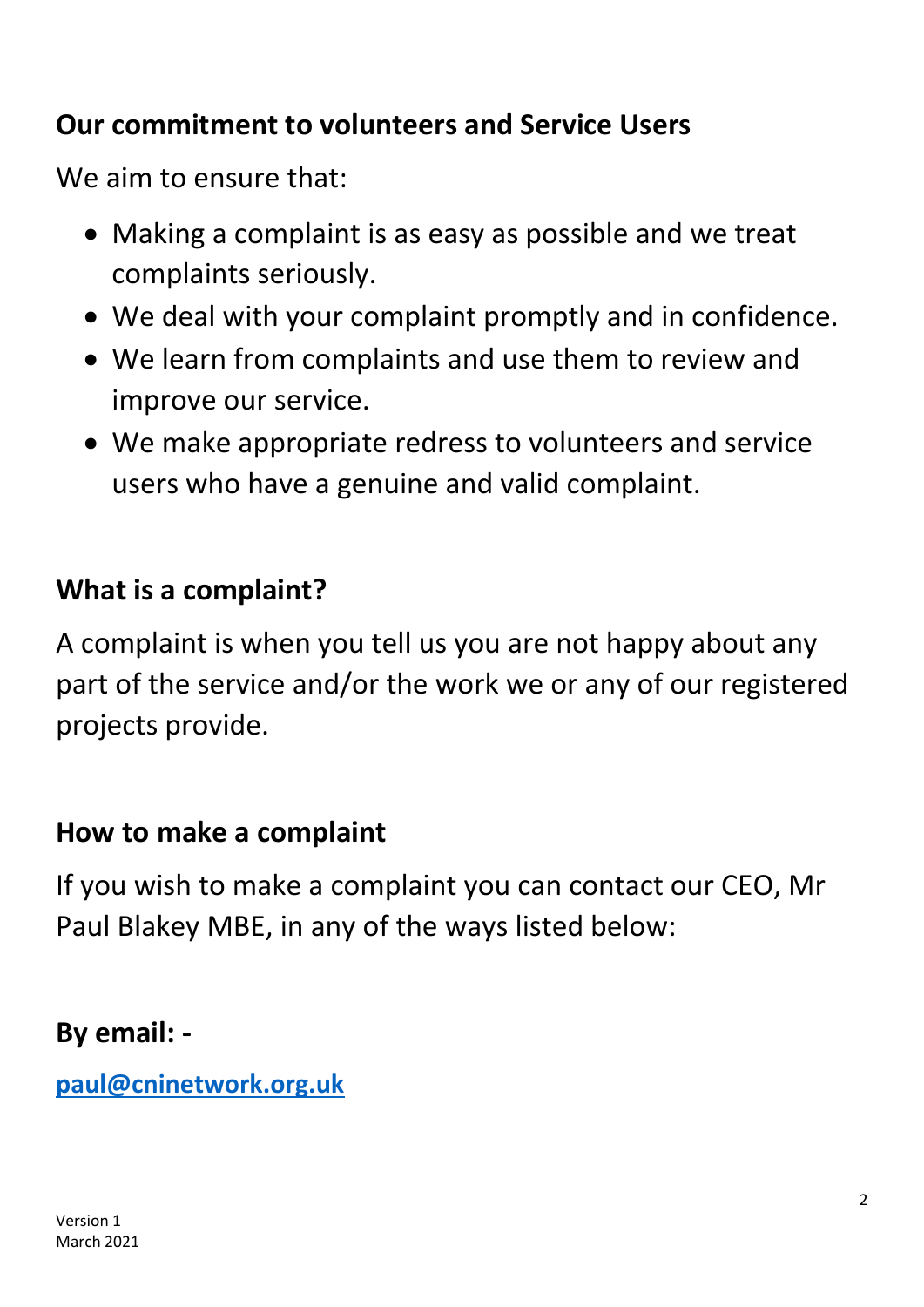# **In writing:-**

CNI Networks The King's Centre Park Road Halifax HX1 2TS

# **By phone:-**

Tel: 07725 501465

## **In person at:-**

CNI Networks The King's Centre Park Road Halifax HX1 2TS

If your complaint relates to our CEO or a Trustee the complaint should be addressed to the Chair or Vice Chair of Trustees at the above address.

Your complaint will be acknowledged within 3 working days of receipt, and an initial assessment made by either the Chair or Vice Chair of Trustees. The results of this initial assessment will be communicated to you within 15 working days of receipt.